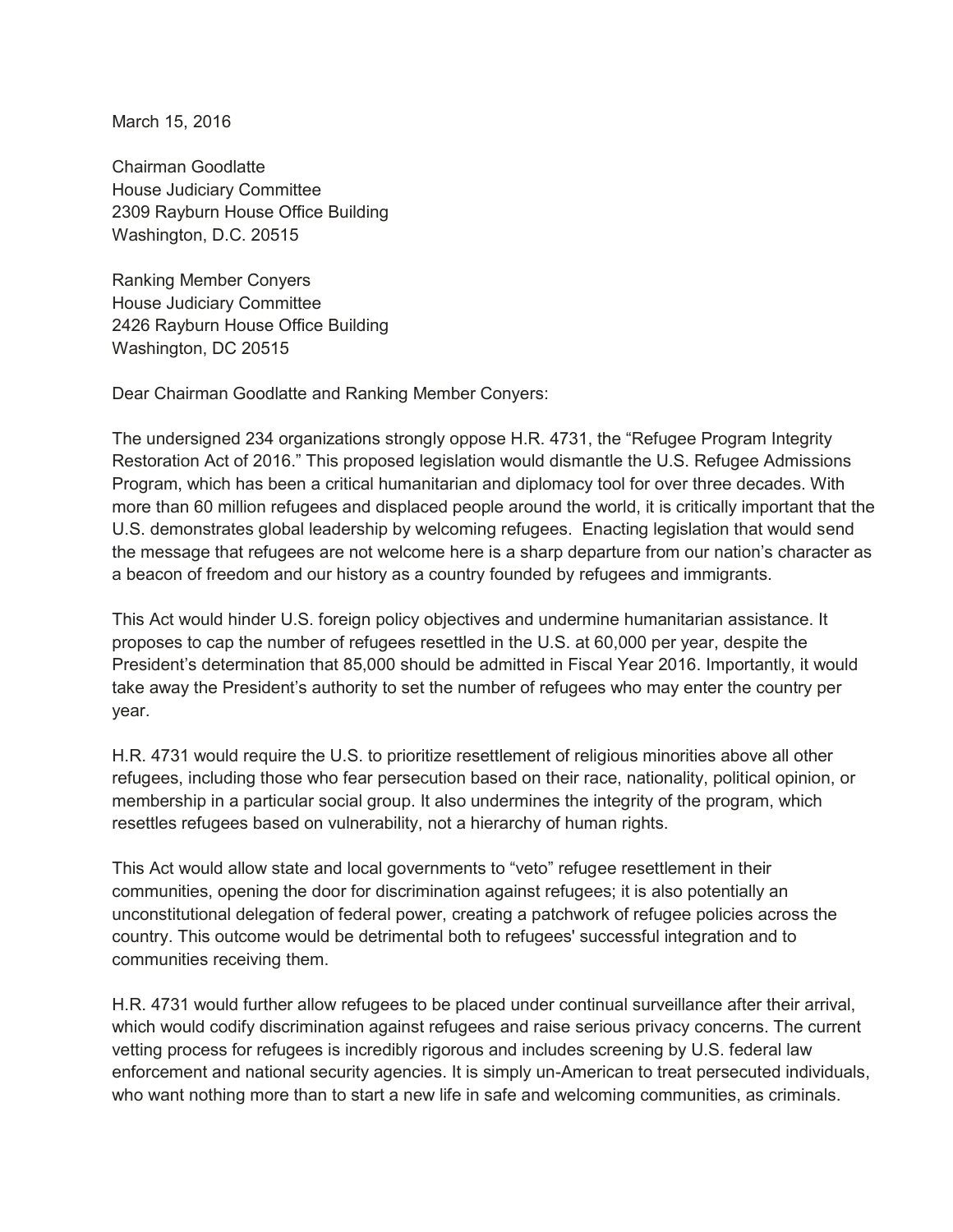The Refugee Program Integrity Restoration Act would automatically revoke the refugee status of any refugee who returns to his or her country of origin. Sometimes refugees risk their lives to return home to see a dying or sick loved one for the last time. These individuals, who have endured such trauma and still risk their own safety to care for loved ones, should not be in fear of having their protection revoked due to traveling home.

Furthermore, H.R. 4731 creates unnecessary and expensive burdens on the Department of Homeland Security (DHS). The legislation would require an interview with DHS before a refugee can adjust to lawful permanent residency in the U.S. and would require refugees to provide evidence that they still meet the refugee definition at the time of adjustment. DHS already has the authority to require such an interview when it determines one is needed. The time and money that would be required to implement these changes can be more responsibly spent.

The Act also imposes redundant anti-fraud measures that would create additional costs for DHS and life-threatening delays in the resettlement process for refugee applicants. The U.S. refugee program already has abundant security measures to safeguard our nation's security.

Finally, the Refugee Program Integrity Restoration Act would establish undue hardship on refugees by delaying their ability to adjust to lawful permanent resident status from one year, under current law, to three years. This would be extremely counterproductive to refugee integration, employment, and self-sufficiency.

This Act would punish vulnerable refugees because it would make the process more complicated and create further delays, when refugees are already the most vetted people to come to the U.S. Passage of this Act would also send a message that refugees who have survived years of persecution and trauma and who are already woven into the fabric of U.S. communities are not welcome here. We oppose H.R. 4731 so that we may continue our country's proud tradition of protecting and welcoming vulnerable and persecuted people from around the world.

Thank you for your consideration to this very important matter.

Sincerely,

#### **National/International Organizations**

African American Ministers In Action Alliance for Citizenship Alliance of Baptists Ameinu (Our People) American-Arab Anti-Discrimination Committee American Federation of Labor and Congress of Industrial Organizations American Friends Service Committee American Immigration Lawyers Association American-Arab Anti-Discrimination Committee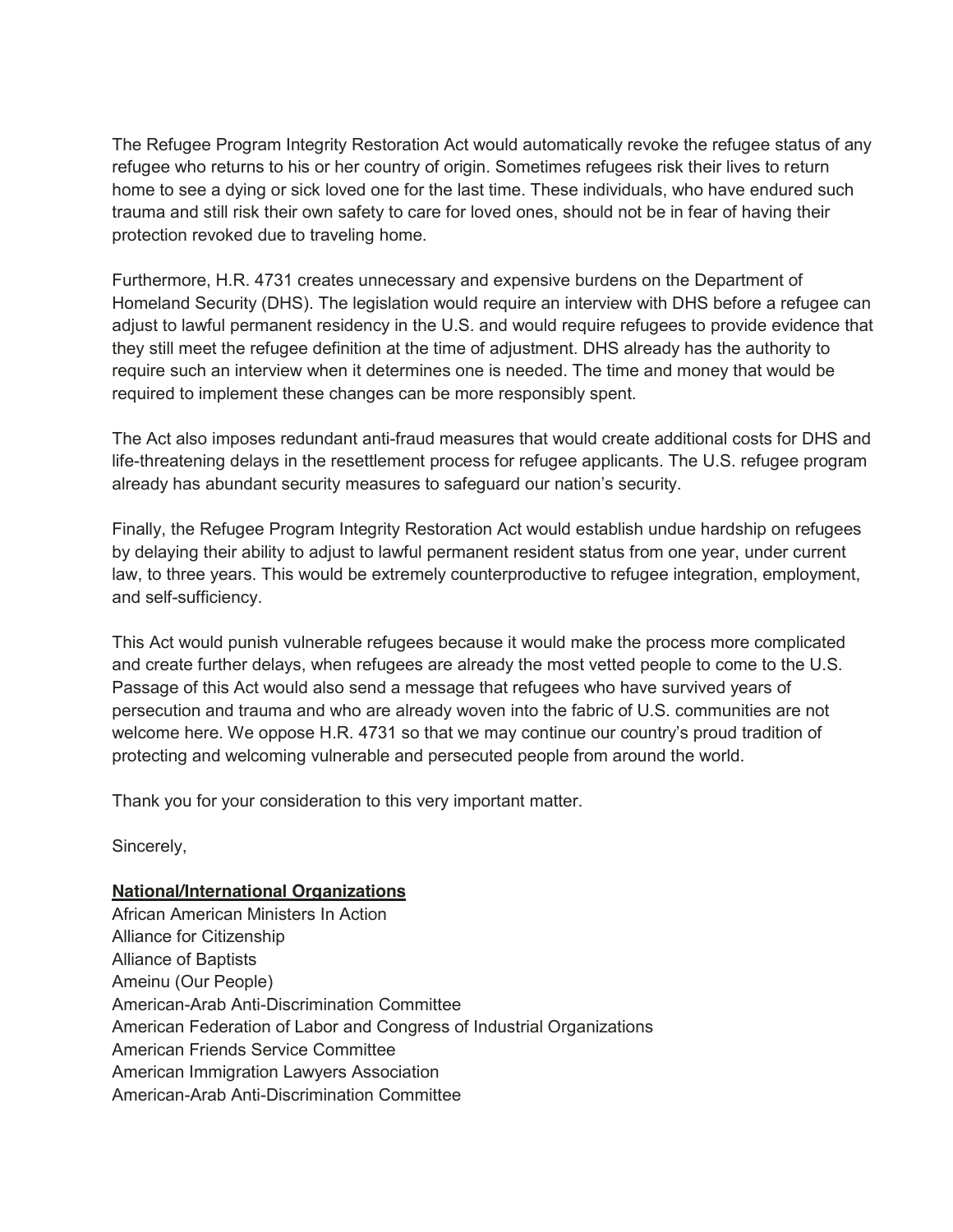Amnesty International USA Anti-Defamation League Asian American Legal Defense and Education Fund Asian Pacific American Labor Alliance The Association of Jewish Family and Children's Agencies Baptist Peace Fellowship of North America Bethany Christian Services Catholics in Alliance for the Common Good Central Conference of American Rabbis Center for Applied Linguistics Christian Church (Disciples of Christ) Refugee & Immigration Ministries in the U.S. and Canada Church of the Brethren, Office of Public Witness Church World Service Coalition of African Communities Community of St. Egidio USA Inc The Episcopal Church Franciscan Action Network Friends Committee on National Legislation Global Ministries of the Christian Church (Disciples of Christ) and United Church of Christ Heartland Alliance International **HIAS** Holy Spirit Missionary Sisters Human Rights First International Refugee Assistance Project **InterAction** International Rescue Committee J Street Jesuit Refugee Service/USA Jewish Council for Public Affairs Jewish Labor Committee Just Foreign Policy Kids in Need of Defense Latin America Working Group Leadership Team of the Felician Sisters of North America Little Sisters of the Assumption - USA Lutheran Immigration and Refugee Service Lutheran Social Services Mercy-USA for Aid and Development National Asian Pacific American Bar Association (NAPABA) National Council of Asian Pacific Americans (NCAPA) National Council of La Raza National Immigrant Justice Center National Immigration Forum National Network for Arab American Communities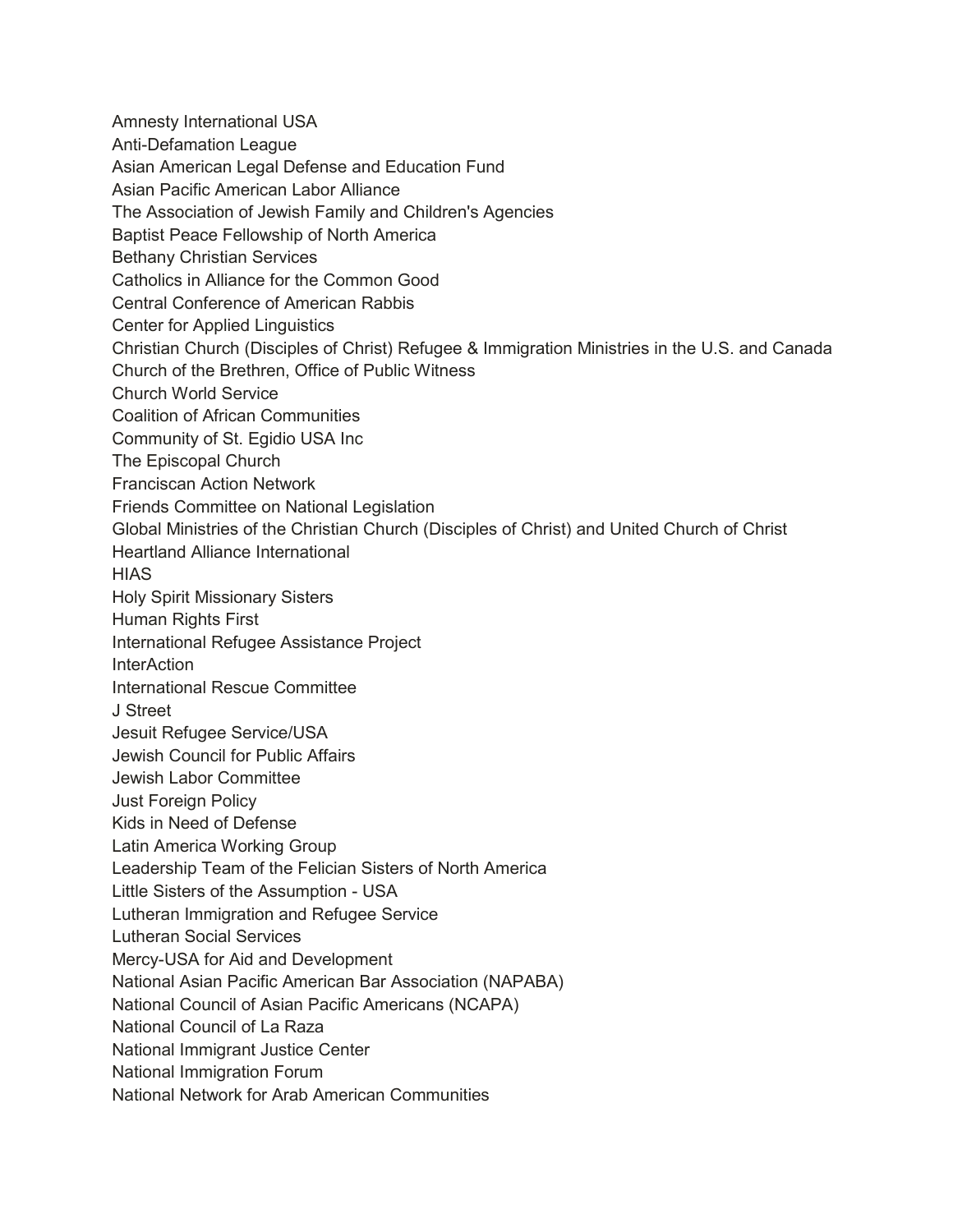National Religious Campaign Against Torture OCA - Asian Pacific American Advocates Office of Social Justice, Christian Reformed Church in North America Oxfam America Presbyterian Church (U.S.A.) Provincial Council of the School Sisters of the Notre Dame Central Pacific Province Reconstructionist Rabbinical College/Jewish Reconstructionist Communities Save the Children Sisters of Charity of the Blessed Virgin Mary Sisters of Mercy of the Holy Cross, USA Province Spanish Education for Women Survivors of Torture, International Syria Relief and Development Transgender Law Center T'ruah: The Rabbinic Call for Justice U.S. Committee for Refugees and Immigrants Unitarian Universalist Association Unitarian Universalist Service Committee United Church of Christ Wider Church Ministries United Church of Christ, Justice and Witness Ministries Union for Reform Judaism Uri L'Tzedek (Orthodox Jewish Social Justice) U.S. Committee for Refugees and Immigrants Win Without War Women's Refugee Commission

#### **Alabama**

Greater Birmingham Ministries

#### **Alaska**

Catholic Social Services

#### **Arizona**

St. Matthew's Episcopal Church

#### **California**

African Advocacy Network API Legal Outreach Apoyo Legal Migrante Asociado Armenian Relief Society Social Services Asian Health Services Asian Law Alliance Asian Pacific Islander Legal Outreach Asociacion de Liderazgo Comunitario The Bread Project The Bridge of Life Building Home Together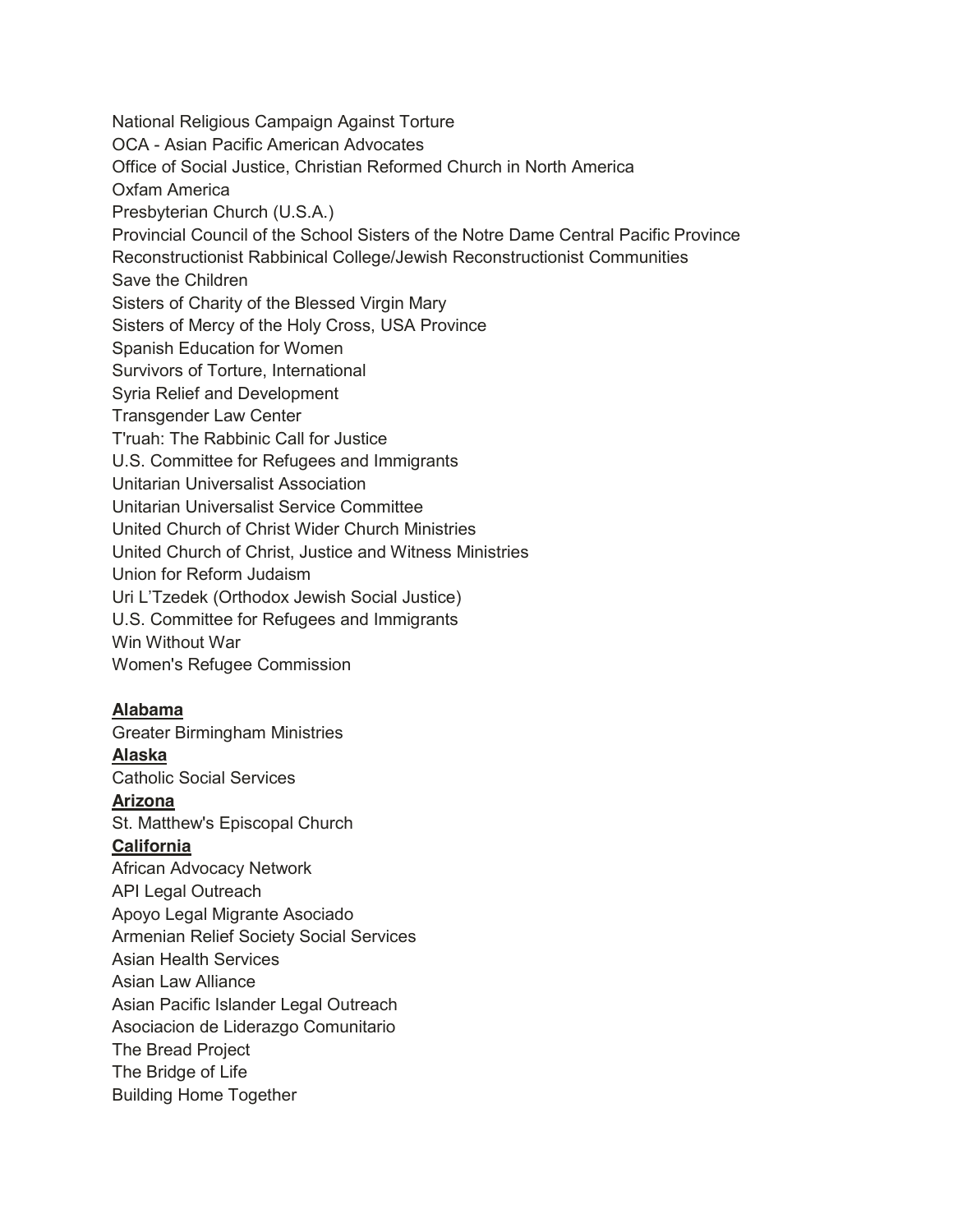Catholic Charities of The East Bay Center For Empowering Refugees and Immigrants Coalition for Humane Immigrant Rights of Los Angeles (CHIRLA) Community Health for Asian Americans Diversity in Health Training Institute Episcopal Diocese of Los Angeles - Interfaith Refugee & Immigration Service International Institute of Los Angeles International Rescue Committee Jewish Family & Community Services East Bay Jewish Family Service of San Diego Lao Iu Mien Culture Association, Inc. LightHouse Mosque Mobilize the Immigrant Vote North County Immigration Task Force Northwest Forest Worker Center Oakland Unified School District Partnerships for Trauma Recovery Pilgrim United Church of Christ Priority Africa Network Refugee Forum of Orange County San Diego Immigrant Rights Consortium San Ramon Valley Islamic Center Services, Immigrant Rights, and Education Network (SIREN) St. Mary Crucifissa di Rosa Academies UC Hastings Center for Gender & Refugee Studies **Colorado** Metro Denver Sanctuary Coalition **Connecticut**  International Institute of Connecticut, Inc. IRIS - Integrated Refugee & Immigrant Services Old St. Andrew's Episcopal Church **Florida**  Church World Service, Broward Church World Service, Miami Church World Service, Palm Beach Coptic Orthodox Charities, Inc. Gulf Coast Jewish Family Community Services Parkview Baptist Church Youth Co-Op Legal Services **Georgia**  Georgia Department of Public Health **Idaho** Amaraji Maha Marai Boise to Bukavu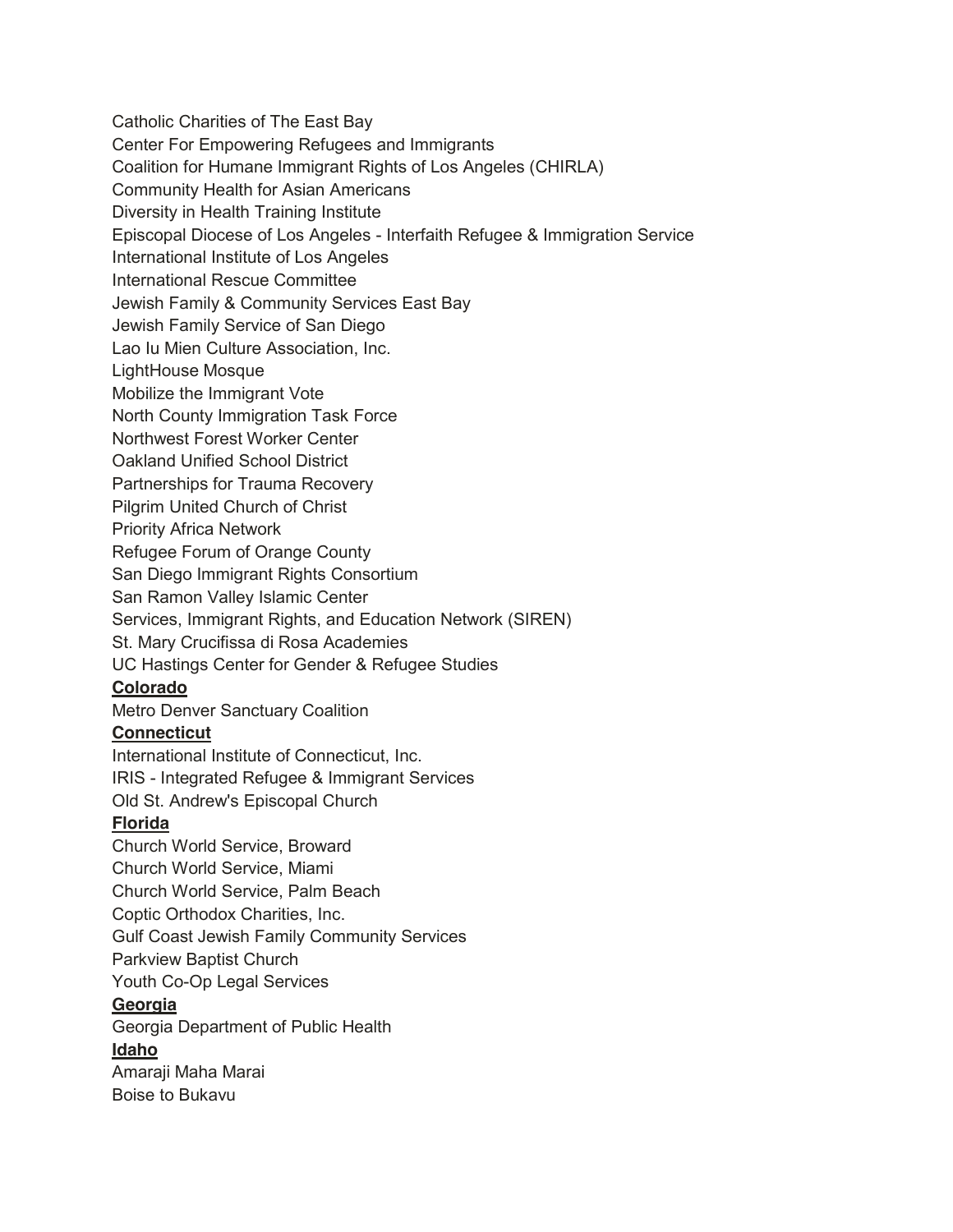The Cathedral of the Rockies

First United Methodist Church, Cathedral of the Rockies

Global Community Partners

Heart Fire Inst Intermountain Fair Housing Council, Inc.

Intermountain Fair Housing Council, Inc.

International Rescue Committee, Idaho

Saint Al's Center for Global Health and Healing

## **Illinois**

Catholic Charities

Center for Forced Migration, Northwestern University

Chicago-Detroit Province of the Society of Jesus (Jesuits)

Ethiopian Community Association of Chicago

Heartland Alliance for Human Needs & Human Rights

HIAS Chicago

Illinois Coalition for Immigrant and Refugee Rights

Jewish Child and Family Services

La Criolla, Inc

Sisters and Brothers of Immigrants

University of Chicago

## **Indiana**

Exodus Refugee Immigration Inc.

#### **Iowa**

Crossing Borders, Dubuque

## **Kentucky**

Catholic Charities of Louisville, Inc.

Kentucky Refugee Ministries

Sarah's Place Women's Resource Center

Western Kentucky Refugee Mutual Assistance Society Inc. d/b/a International Center of Kentucky

## **Massachusetts**

Community Legal Services and Counseling Center Jewish Alliance for Law and Social Action Massachusetts Immigrant and Refugee Advocacy Coalition

## **Michigan**

Detroit Jews for Justice Dominican Sisters, Grand Rapids Evangelical Lutheran Church in America The Foundation for Justice and Development Lutheran Social Services of Michigan Southeast Michigan Synod University of Michigan

# **Minnesota**

Jewish Community Action Our Savior's Community Services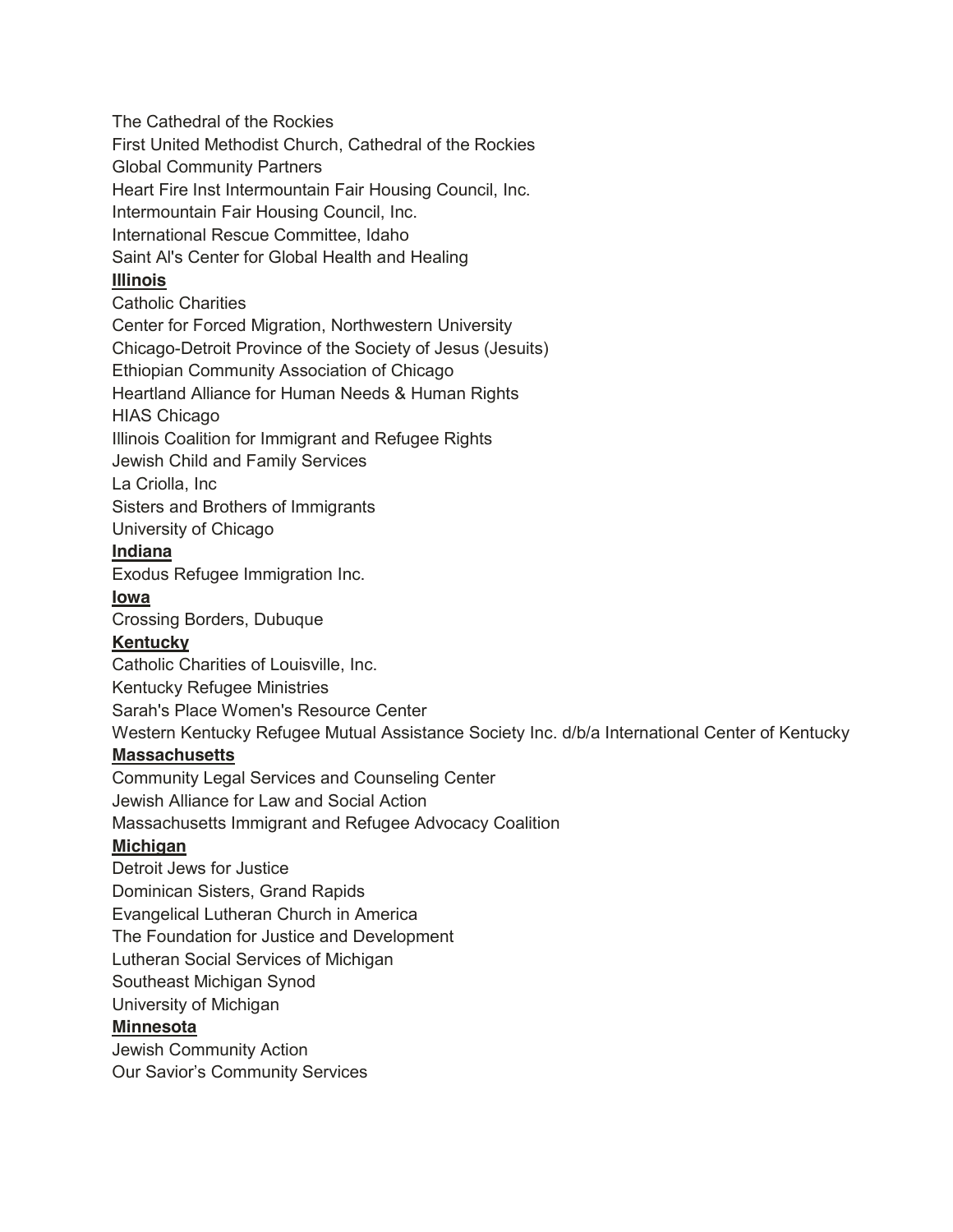## **Missouri**

International Institute of St. Louis Jewish Vocational Service School Sisters of Notre Dame Sisters of the Most Precious Blood of O'Fallon, MO--Gospel Justice Committee **Nebraska**  Creighton Schlegel Center for Service and Justice Lutheran Family Services of Nebraska Inc. Schlegel Center for Service and Justice at Creighton University Sisters of Mercy West Midwest Justice Team **New Jersey**  Jewish Vocational Service of Metrowest **New York**  Amnesty International Ithaca Group 73 The Bellevue/NYU Program for Survivors of Torture Catholic Charities of Buffalo Catholic Family Center CCNS Refugee Resettlement Program Faiths for Safe Water HealthRight International The Interfaith Center of New York International Institute of Buffalo Jewish Family Service of Buffalo & Erie County New York Journey's End Refugee Services Sisters of Charity of New York Tompkins County Immigrant Rights Coalition **North Carolina**  Carolina Refugee Resettlement Agency Catholic Charities, Raleigh Church World Service, Durham Immigration and Refugee Program Church World Service, Greensboro Every Campus A Refuge NC African Services Coalition Sisters of Mercy South Central Community U.S. Committee for Refugees and Immigrants, NC **Ohio**  Community Refugee & Immigration Services Heartfelt Tidbits International Institute of Akron International Services Center of Cleveland **Pennsylvania**  Casa San Jose Catholic Charities Counseling and Adoption Services

Catholic Charities of the Diocese of Greensburg PA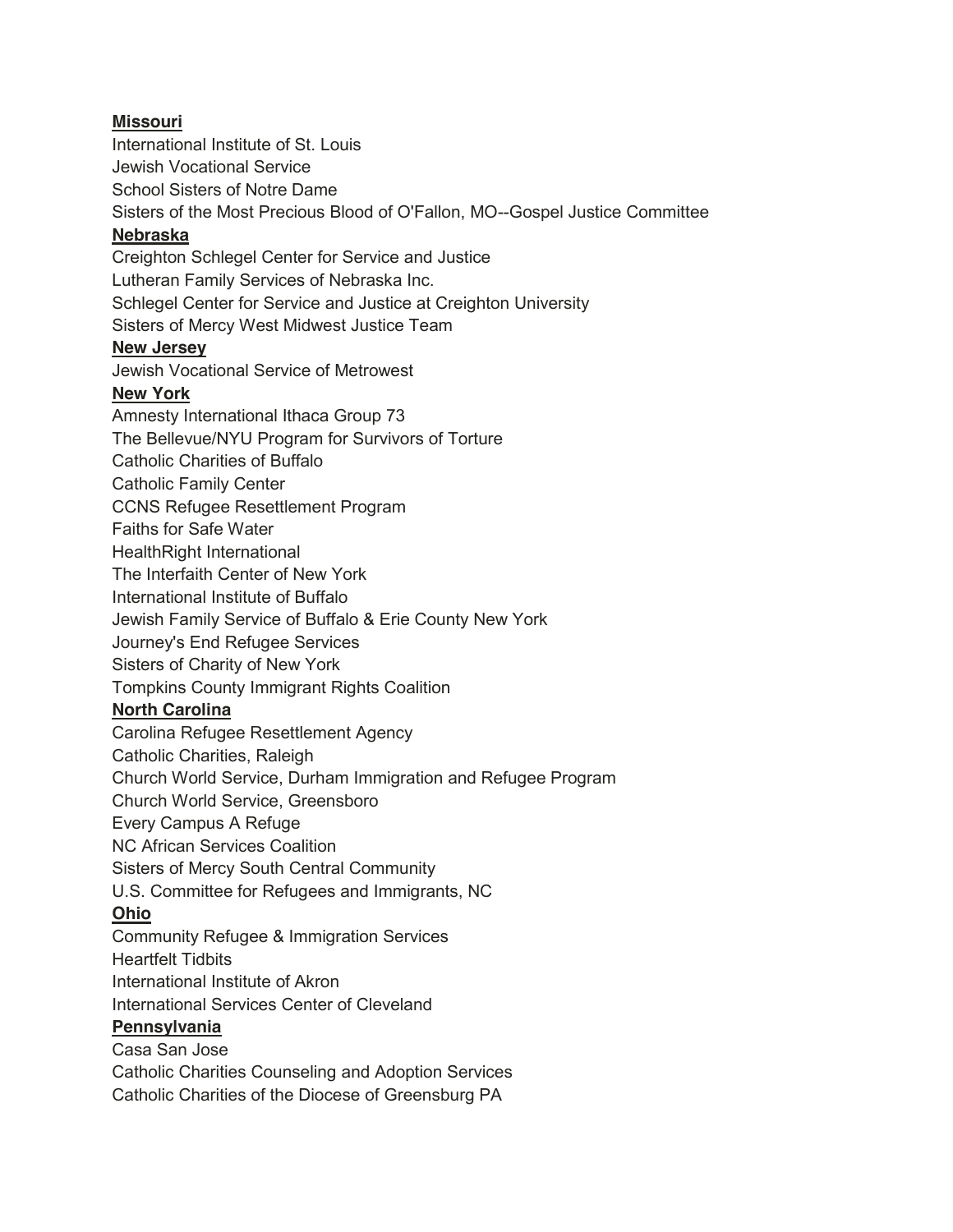Church World Service, Lancaster

City Church

HIAS Pennsylvania

Immigration Taskforce, Southwestern Pennsylvania Synod, Evangelical Lutheran Church of America Jewish Family & Children's Service of Pittsburgh

Justice & Peace Committee Srs. of St. Francis of Philadelphia

Multicultural Community Resource Center

Multicultural Health Evaluation Delivery Systems (MHEDS)

Nationalities Service Center

Office of Campus Ministries at The University of Scranton

Peace and Justice Committee of the Sisters of St. Francis of Philadelphia

Pennsylvania Immigration and Citizenship Coalition

Philadelphia Japanese American Citizens League

Sisters of Charity of Seton Hill

Sisters of Saint Joseph of Chestnut Hill, Philadelphia, PA

Sisters of Saint Joseph Welcome Center

# **Rhode Island**

Dorcas International Institute of RI

## **Tennessee**

Bridge Refugee Services, Chattanooga, TN

# **Texas**

Catholic Charities of the Archdiocese of Galveston-Houston

Caritas of Austin

International Rescue Committee, Dallas

## **Vermont**

New England Survivors of Torture and Trauma

U.S. Committee for Refugees and Immigrants, Vermont

# **Virginia**

Church World Service/Refugee and Immigration Program, Richmond

# **Washington**

Alliance for a Just Society

**OneAmerica** 

Tacoma Community House

# **West Virginia**

WV Citizen Action Group

**Wisconsin**  Holy Cross Sisters Wisconsin Province of the Society of Jesus (Jesuits)

CC:

The Honorable Karen R. Bass The Honorable Mike Bishop The Honorable Ken Buck The Honorable Steve Chabot